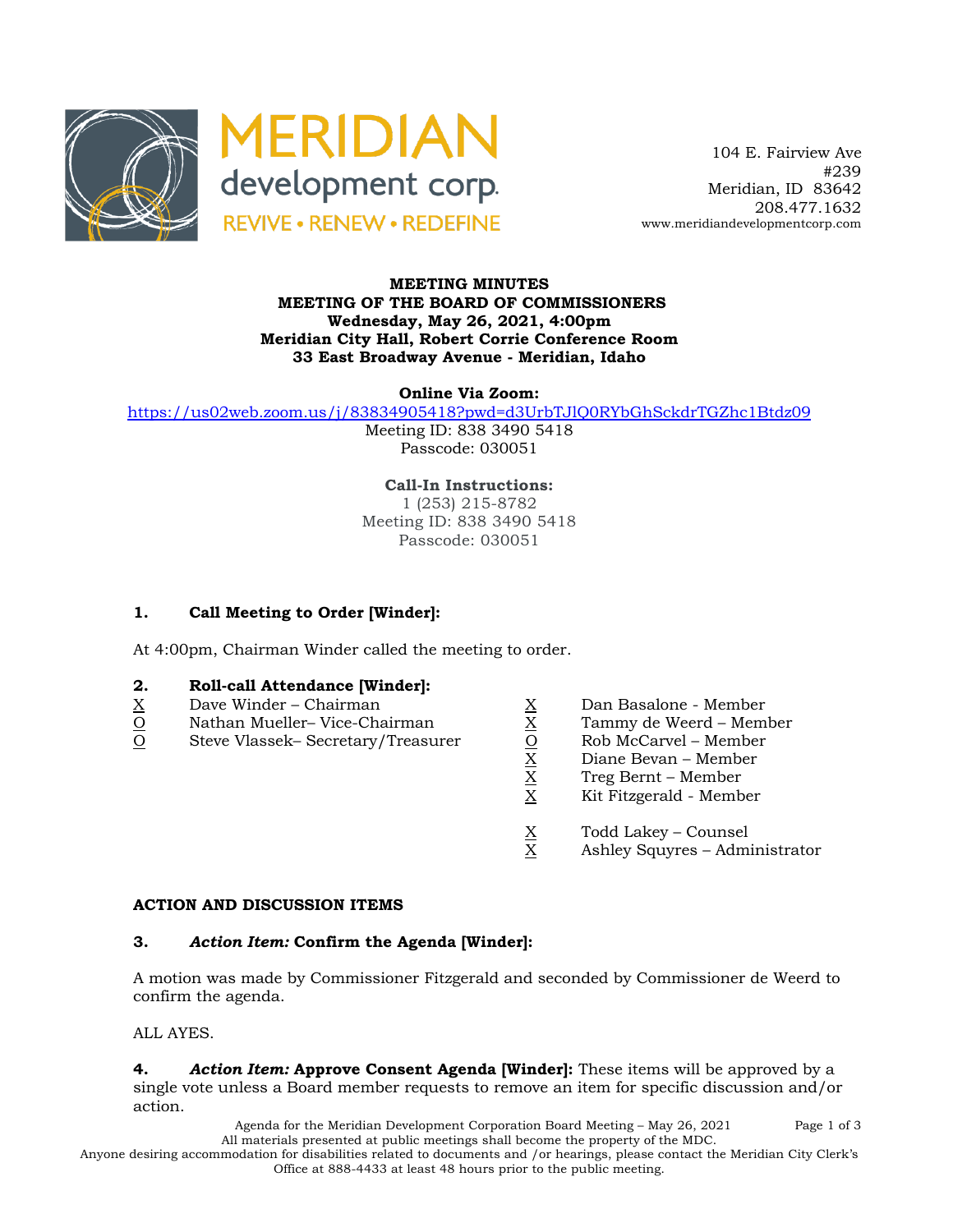#### **a. Approve Minutes of the May 12, 2021 Regular Meeting b. Approve April 2021 Financials and Notice of Bills Paid**

A motion was made by Commissioner de Weerd and seconded by Commissioner Basalone to approve the consent agenda.

ALL AYES.

## **5.** *Action Item:* **Consideration of acceptance of the Linder Urban Renewal District (Proposed) Eligibility Report and corresponding resolution 21-024 (Meghan Conrad)**

Meghan Conrad introduced the item and reviewed the final report with the board. Legal Counsel reviewed the resolution with the board. A motion was made by Commissioner Bevan and seconded by Commissioner Bernt to approve the elibility report.

ALL AYES.

# **6.** *Discussion Item:* **MDC Projects Update [Squyres]**

- Hunter Lateral Discussion: Squyres introduced the topic to the board and stated that the goal is to move the Hunter Lateral from the middle of the Civic Block and relocate to the right-of-way. The City is will to pay for the costs upfront but would like to be reimbursed through TIF. Cameron Arial from the City discussed the concept with the board and how they are working with NMID and ACHD. Concerns were brought forth as to the City's desire to be first in line for reimbursement with the TIF due to impacting other future OPAs and projects. Board members believed the TIF reimbursement should be tied solely to the TIF generated by the Civic Block. An addendum is needed to explain this to the potential respondents for the Civic Block RFP. Legal Counsel will work on a draft MOA for consideration.
- Union 93: Squyres provided an update on the Phase One CZC application and the comments back to the applicant regarding the building elevations.
- Downtown Parking Study: Squyres provided an update on the City's parking study and its findings.

**7.** *Discussion Item:* **Counsel's Report [Lakey]:** Counsel Lakey will review legal topics that need to be brought to the attention of the Board.

No report.

**8.** *Discussion Item:* **Administrator's Report [Squyres]:** Administrator Squyres will review topics that need to be brought to the attention of the Board.

No report.

## **9.** *Discussion Item:* **Chairman's Report**

Chairman Winder discussed bringing board meetings starting back in person in June. Board members expressed a desire to keep zoom as an option. Research will occur as to whether the first meeting should be online with the second meeting in person.

## **10. Public Comment**

No report.

Agenda for the Meridian Development Corporation Board Meeting – May 26, 2021 Page 2 of 3 All materials presented at public meetings shall become the property of the MDC.

Anyone desiring accommodation for disabilities related to documents and /or hearings, please contact the Meridian City Clerk's Office at 888-4433 at least 48 hours prior to the public meeting.